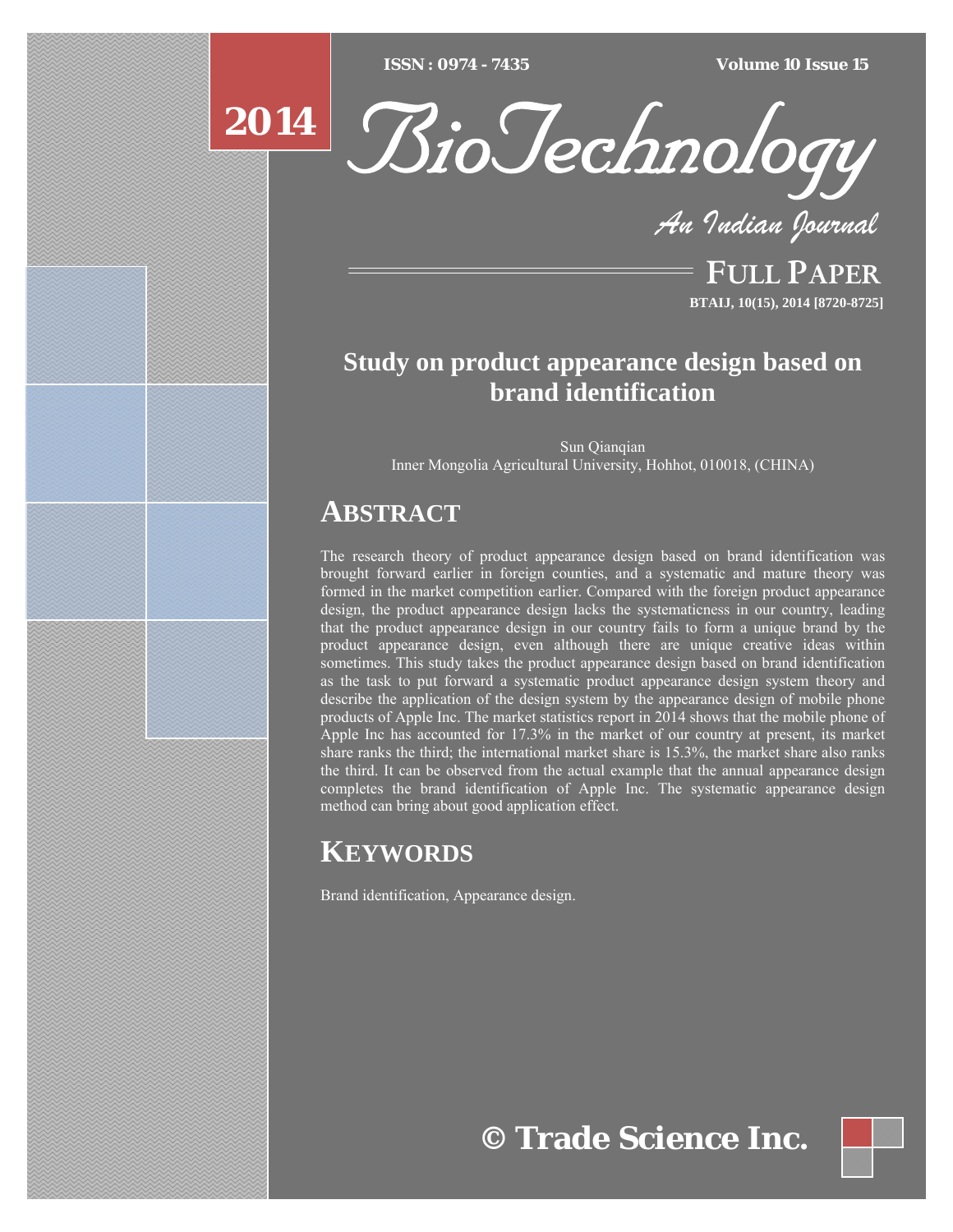#### **INTRODUCTION**

 In 1950s, the German designers put forward the concept of shaping the product brand by means of systematic product appearance design, this design concept became the mainstream design idea for the foreign product appearance design, although the domestic product appearance design highlights sometimes, however, most of the product appearance design still lacks systematic design idea to enable that the domestic product cannot form the brand identification in the market competition by the product appearance design. This difference can be reflected in mobile phones, auto industry, domestic appliance and other industries. Strengthening the product appearance design research of our country is significant for forming the product brand identification of our country in the market competition.

 So-called brand identification is to create a product stigma in fact, emphasizing the characteristics, culture, positioning of the product in a certain way, the people can associate the meaning behind the brand as long as think of the brand. With the fiercer and fiercer market competition, the manufacturer may deepen the cognition of the consumers to the product, improve the recognition of the consumers to the product and strengthen the purchasing viscidity of the consumers to the product by means of shaping brand image. But the product appearance design is an important way to shape product brand, this research takes the product appearance design of Apple Inc as a living example to explain in detail the application method of completing the brand identification by the product appearance design.

# **MEANING OF PRODUCT APPEARANCE DESIGN IN THE CONCEPT OF BRAND IDENTIFICATION**

# **Establishment of brand identification concept**

 As a whole, a branded product carries the following meanings: value, refers to the special value possessed by the product itself, which is the reason why the consumers are willing to buy the product; individuality, refers that the product need is required to reflect the personality and taste of the consumers themselves; symbol, is a certain unique meaning of the product itself; product, is the own function of the product, and is the reason why the consumers are willing to buy the products at first; definition, the consumers may make an accurate positioning to the product when seeing it; culture, unique culture implied behind the product.

 The brand identification is generally completed in the following ways: set up the brand for the product, namely, create an unique stigma for the product to let the people understand the production scope, value, experience and range of the consumers of the product when seeing it; the brand of the organization, mean that the people can associate the manufacturer of the product once seeing the product and strengthen the cognition to the product brand by understanding the manufacturer; spokesperson of the product, the own temperament and taste of the spokesperson of the product can further emphasize the brand of the product, visual image of the product, that is the brand image given to the people by the appearance design.

# **Shaping of product appearance design**

 If the procedure of setting up of the brand identification is described, the building method refers to: setting up of the brand identification  $\rightarrow$  brand visualization  $\rightarrow$  spreading of the brand visualization  $\rightarrow$  recognition of the consumers to brand visualization  $\rightarrow$  consumer identifying the brand. Among them, the brand visualization is required to be completed by product appearance design and acts as the bridge for brand identification and identifying the brand, thus the important significance of the product appearance design to setting up product brand can be reflected.

# **Method for product appearance design**

 If the brand identification is served as the purpose of the product appearance design, the product appearance design must express the idea to be endowed to the product brand by appearance design to let the consumers generate consuming desires immediately according to their own demand though the product appearance design. The contents the product appearance design needs to express are as shown in Figure 1:



**Figure 1 : The contents the product appearance design needs to express**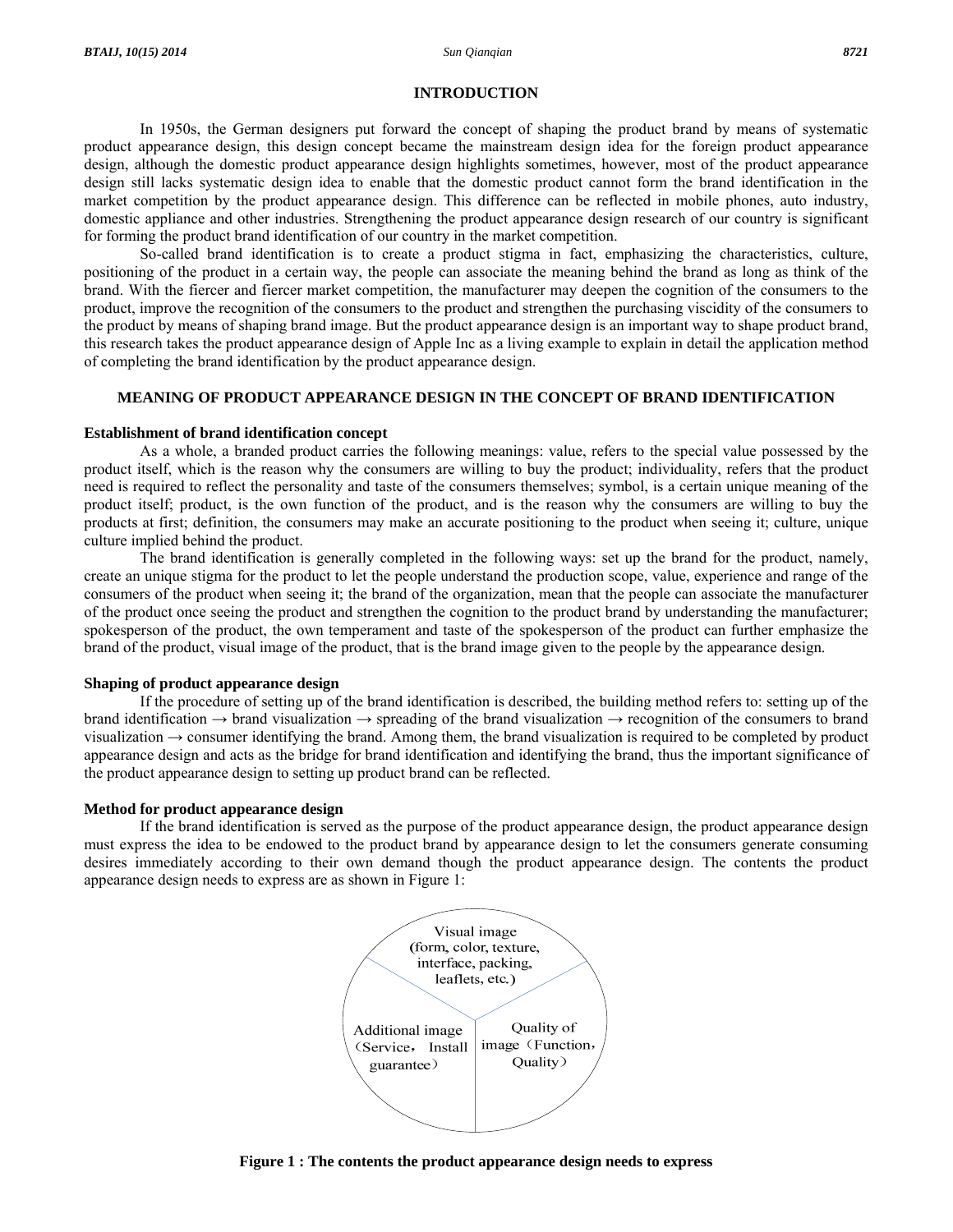The core of the product appearance design is quality image, as long as feeling he quality guarantee of the product from appearance, the consumers can produce the consuming intention; secondly, visual image, the product gives the psychological suggestion to the consumers by the point, line, plane, texture and color, to let the consumers set up a preliminary brand image through visual image; finally, attached image, if the consumers can further feel the unusual brand image of the product from the wispy attached image, the brand image in their heart may become more outstanding. These three points make the brand visualization in hierarchical ways, the brand with visualization may generate the effect of brand identification in the consumers' hearts after being spread and recognized by the consumers.

# **PRODUCT APPEARANCE DESIGN SYSTEM OF BRAND IDENTIFICATION**

#### **Understand the consuming demand of the consumers**

 The psychologist, Masco puts forward that the human's demand is hierarchical, the hierarchy is the demand of selfrealization, demand of beauty, need of cognition, esteem needs, needs of affiliation and love, security needs and physiological needs, and this psychological theory has been widely accepted by the psychologists, therefore we can find by taking the psychological theory as the basis, that the consumers may consider to buy the product when the product appearance can satisfy the needs of the consumers. In order to explain the purchasing demand of the consumers to the product, now take the investigation of a consumer to the value of expectation of mobile phones as an example to explain. 13 males and 17 females are selected randomly for the investigation, the investigation objects are office staff aged from 25 to 40, to let them select the images of the mobile phones in their hearts by means of questionnaire. The tested persons can select the adjectives of mobile phones looked forward in their own mind from them, and the consumers can select limitless adjectives, however, they are advised to select about 15 adjectives, the high-frequency adjectives selected by the tested persons are as follows: beautiful, clean, creative, light and handy, personalized, simple and technical. If design the product appearance by the expectation of the consumers, the consuming desires of consumers may be strengthened.

### **Master the aesthetic taste of the consumers**

 After understanding the consuming demand of the consumers, the product design shall be shaped an aesthetic taste by visual image to let the consumers feel that the product can meet their demand through the appearance image of the product. This aesthetic taste can be created by the following elements:

#### **(1) Form elements**

 The form elements include the shaping of points, lines, planes and bodies. The product can convey a style and taste from its own appearance. Through the investigation, the consumers generally believe that several geometrical morphologies represent the following aesthetic styles, the geometrical morphologies and association of aesthetic styles are as shown in TABLE 1:

### **TABLE 1 : Relationship between the geometrical morphologies and aesthetic styles in the hearts of consumers**

| Organic shapes represent warm color, geometrical morphologies represent cold color; |  |
|-------------------------------------------------------------------------------------|--|
|-------------------------------------------------------------------------------------|--|

Curve types represent warm color, linear types represent cold color;

The bulgy shapes denote warmth, invaginated shape denote cold;

The shapes with angles denote hardness, shape without angles denote softness;

Flat shapes denote softness; vertical shapes denote hardness;

The fine denotes softness; the coarse denotes hardness;

Frivolous and foxy sense denotes softness; sense of stability denotes hardness;

# **(2) Elements of colors**

 In the heart of people, the color can also reflect the styles and beauty-appreciation, in order to understand the opinions of the consumers to color, the psychologists thin the association of various elements of color in the hearts of the consumers, the results of thinning are as shown in TABLE 2:

# **(3) Elements of material**

 The texture can convey an effect of skin texture, the skin texture can generate a psychological suggestion to people, and people may generate feelings of touch, feelings of product positioning to the product according to the texture. For example, the common texture and psychological association of the people are as shown in TABLE 3: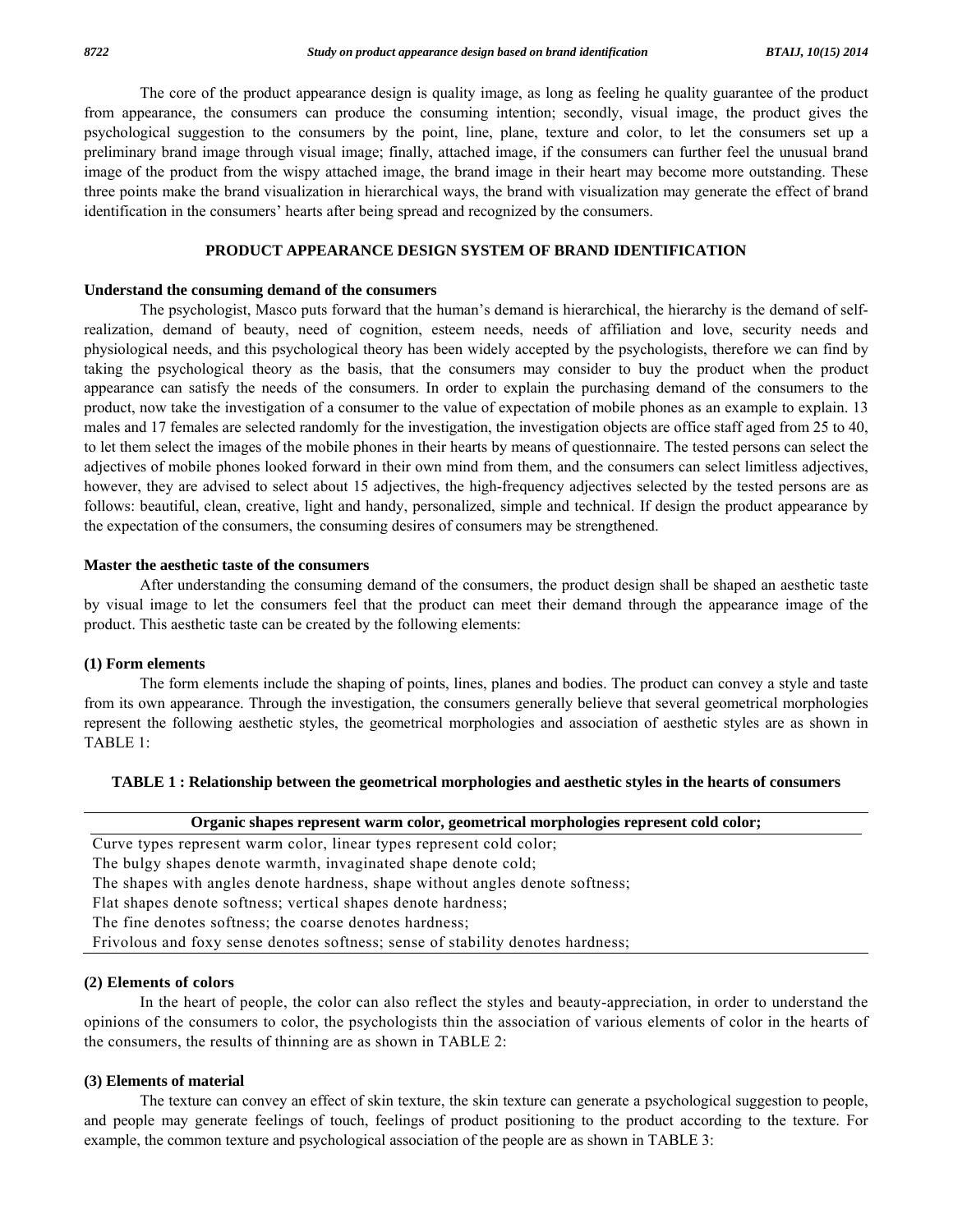| <b>Color</b>    | Age and sex                             |                            |                                         |                                                   |  |
|-----------------|-----------------------------------------|----------------------------|-----------------------------------------|---------------------------------------------------|--|
|                 | Youth (male)                            | Youth (female)             | <b>Agedness</b> (male)                  | <b>Agedness</b> (female)                          |  |
| White           | Cleanliness, sacredness                 | Clearness, purity          | Pure white, trueness                    | Pure white, mystery                               |  |
| Grey            | Dismalness, desperation                 | Dismalness,<br>melancholy  | Dilapidation, ordinary                  | Stillness, death                                  |  |
| <b>Black</b>    | Death, vigorousness                     | Sorriness, solidity        | Life, seriousness                       | Dismalness, aloofness                             |  |
| Red             | Enthusiasm, reform                      | Enthusiasm,<br>danger      | Vehemence, profaneness                  | Vehemence, childish                               |  |
| Orange          | Restlesswith anxiety,<br>pitifulness    | Profaneness,<br>tenderness | Mellifluence, lucidity                  | Delight, gorgeous                                 |  |
| Tawny           | Elegance, simple and<br>unsophisticated | Elegance,<br>stillness     | Elegance, solidity                      | Simple and unsophisticated,<br>simple but elegant |  |
| Yellow          | Simplicity, vixenish                    | Simplicity, hope           | Luminosity, simplicity                  | Luminosity, lucidity                              |  |
| Yellow<br>green | Youth, peace                            | Youth, freshness           | Freshness, saltation<br>jumping         | Freshness, hope                                   |  |
| Green           | Eternity, freshness                     | Peace, dream               | Profound and lasting                    | Hope justice                                      |  |
| Blue            | Limitless, dream                        | Eternity,<br>sensibility   | Aloofness, fickle                       | Calmness, long-standing                           |  |
| Purple          | Nobility, simple and<br>unsophisticated | Grace, dignity             | Simple and<br>unsophisticated, graceful | Dignity, negativity                               |  |

#### **TABLE 2 : Association of colors and aesthetic styles**

#### **TABLE 3 : Association of aesthetic styles given to people by different textures**

| <b>Texture</b> | <b>Association of aesthetic styles</b>                                                                  |
|----------------|---------------------------------------------------------------------------------------------------------|
| Wood           | Natural, harmonious, geniality, classical, manual, warm, rough, sensibility                             |
| Metal          | Artificial, hard, smooth, nous, overcautious, modern, technical, indifference, nice and cool, unwieldy; |
| Glass          | Elegant, bright, smooth, fashion, clean, neat, harmonious, free, exquisite, lively;                     |
| Plastics       | Artificial, light and handy, fine and smooth, gorgeous, elegant, nous;                                  |
| Leather        | Soft, sensitivity, romantic, artificial, warm;                                                          |
| Ceramics       | Grace, bright, fashion, neat, exquisite, nice and cool;                                                 |
| Rubber         | Artificial, vulgar, gloomy, constraint, unwieldy, primness                                              |

# **(4) Elements of weight**

 The element of weight is an important element for product appearance design. For example, people expresses the feeling of weight of the product when talking about the adjectives, such as small, heavy, light and sedate. Meanwhile, that whether the product is of balance and stability are also contained in the elements of weight, the requirement of balance and stability is different for different products, product appearance design shall reflect this characteristic. The simplicity and complexity of the product are also reflected in the elements of weight, if the degree of simplicity and complexity of the product can appropriately meet the needs of the consumers, the product appearance design can also meet the needs of the consumers.

#### **(5) Elements of space**

 The space design includes the steepness and gradualness, empty and fact, deviation to left and deviation to right, same and back direction of product appearance design, which make the consumers to form an impression. For example, the people may associate the liberality and luxury from the airy space in hearts, associate the uneasiness and stinginess from the narrow space; and associate the leisure and comfort from the gradualness, associate the tension and stimulation from the flatness; if the parts commonly used for product appearance design are placed at the left, the people may feel smoothly; if the special space pattern can be designed for special consuming groups, then this design may be favorably received by the special consuming groups.

#### **Realize the psychological expectation of the consumers**

 The consumers may produce a special expectation to the products in hearts when using a product, if the product appearance design can meet the expectation of the consumers by an additional design, the consumers will feel that the manufacturer of the product treat them with heart, and can remember the product accordingly, the service of the additional design has shaped a brand of a product.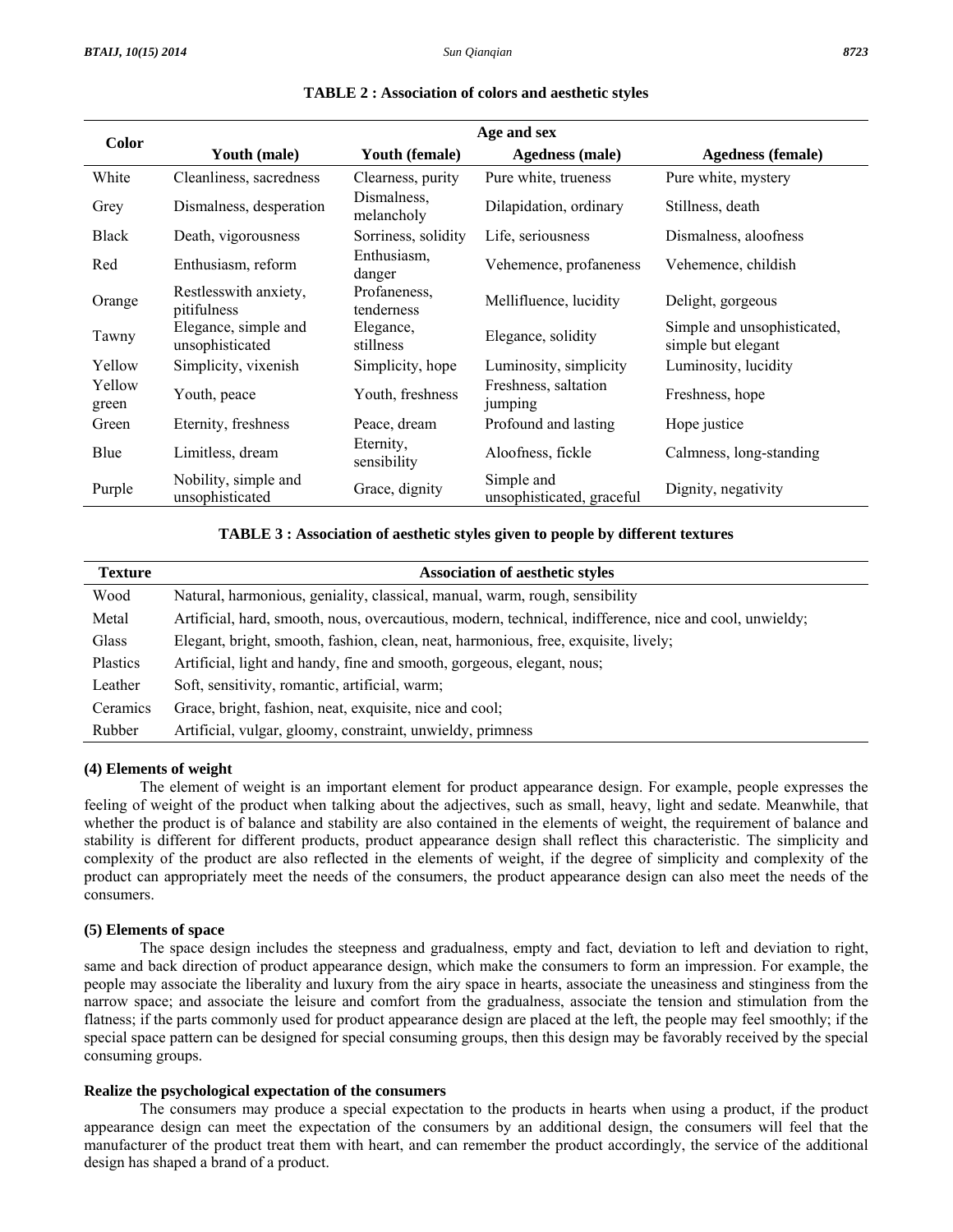# **ACTUAL EXAMPLES FOR PRODUCT APPEARANCE DESIGN SHAPING THE BRAND IDENTIFICATION**

 In order to explain that the product appearance can achieve a brand, now the mobile phones of Apple Inc are taken as the examples. The statistics report in 2014 shows that the market share of the mobile phones of Apple Inc in our country is 17.3% at present, its market share ranks the third; the international market share ranks 15.3%, the market share also ranks the third. In fact, there is not advantage for the cost-performance ratio of mobile phones of Apple Inc compared with other mobile phones, about RMB 6 000 price of each new type mobile phone makes many consumers stand in awe before, however though their prices are extremely expensive, many consumers are still willing to select the mobile phones of Apple Inc, the reason why they choose the mobile phones of Apple Inc is that they like the appearance of the mobile phones of Apple Inc very much, and think they are using the mobile phones of Apple Inc with great facility. This example can show that excellent product appearance design is able to form a brand. What is shown in Figure 2 is the appearance design drawings of three kinds of products of Apple Inc, respectively iPhone 5, iPhone 5 and iPhone 5s, they belong to the same series, and the appearance designs are basically very similar, but the effects shown are different, now the method of the product appearance design shaping the brand is explained:



Appearance design of iPhone 5

Appearance design of iPhone 5s

# **Figure 2 : The appearance design drawings of three kinds of products of apple inc, respectively iPhone 5, iPhone 5 and iPhone 5s**

#### **Overall shape design**

From Figure 2, the basic shapes of the three kinds of mobile phones are:

 Front--the front appearance is the primitive with regular square, arc streamline is shown at the corner, the overall round dial operating button is designed to be clean and neat.

 Side—the side curve is the transitionally round and smooth, to make it look very stable for consumers, and its thickness is designed to be ultrathin and ultra-light.

Top—the top is elliptical, the top button is designed to be round.

Back—the back is integrally round and smooth plane with large radian.

 Colors—in addition to traditional black and white, iPhone 5 is designed with rose red, glitter purple and bright yellow and iPhone 5c series are provided with other various colors, iPhone 5s is provided with another luxury gold color. From the color design, it has three colors, including high clarity, low clarity and contrast of brightness, its color design can not only meets graceful taste of the product, but also meets the various needs of the consumers as much as possible.

Texture—its texture is matte finishing.

# **Special aesthetic design**

 These three kinds of mobile phones correspond to different levels of consuming groups, and the design aimed at consuming groups can also be reflected in the appearance design of the products.

 iPhone 5 of Apple Inc is the type the earliest developed, aiming at the fashion type consuming groups from its shape designs, firstly, it is adopted with aluminum fuselage design in numbers of mobile phones to provide the mobile phones with 4 inches large display screen, meanwhile, it is the lightest and thinnest in the numbers of mobile phones. Moreover, it is adopted with the current extremely advanced 8 megapixel camera, meanwhile the lens cover is florid and luxury sapphire crystal glass cover, and built-in camera is adopted with current quite advanced HD Face Time technology, and it is designed with advanced Lightning interface, and equipped with Ear Pod earphone. And its appearance design is adopted with multiple bran-new and first technologies, from the designs, it can shape the fashion sense of the product. And this fashion sense can match with its overall shape design, to obtain great brand effect. Then mobile phones are sold out immediately when the mobile phones of Apple Inc are pushed out in those years.

 The basic configuration of iPhone 5c of Apple Inc does not defers from that of iPhone 5, the only difference is that its case is designed to be not aluminum texture, but selected with plastics, and its color breaks through the rose red, glitter purple and bright yellow beyond the white, and is provided with multiple colors, one shown in the figure is sky blue. Due to reducing of case outcome, the price is reduced by about 30%, from the selection of this texture; its consuming groups are